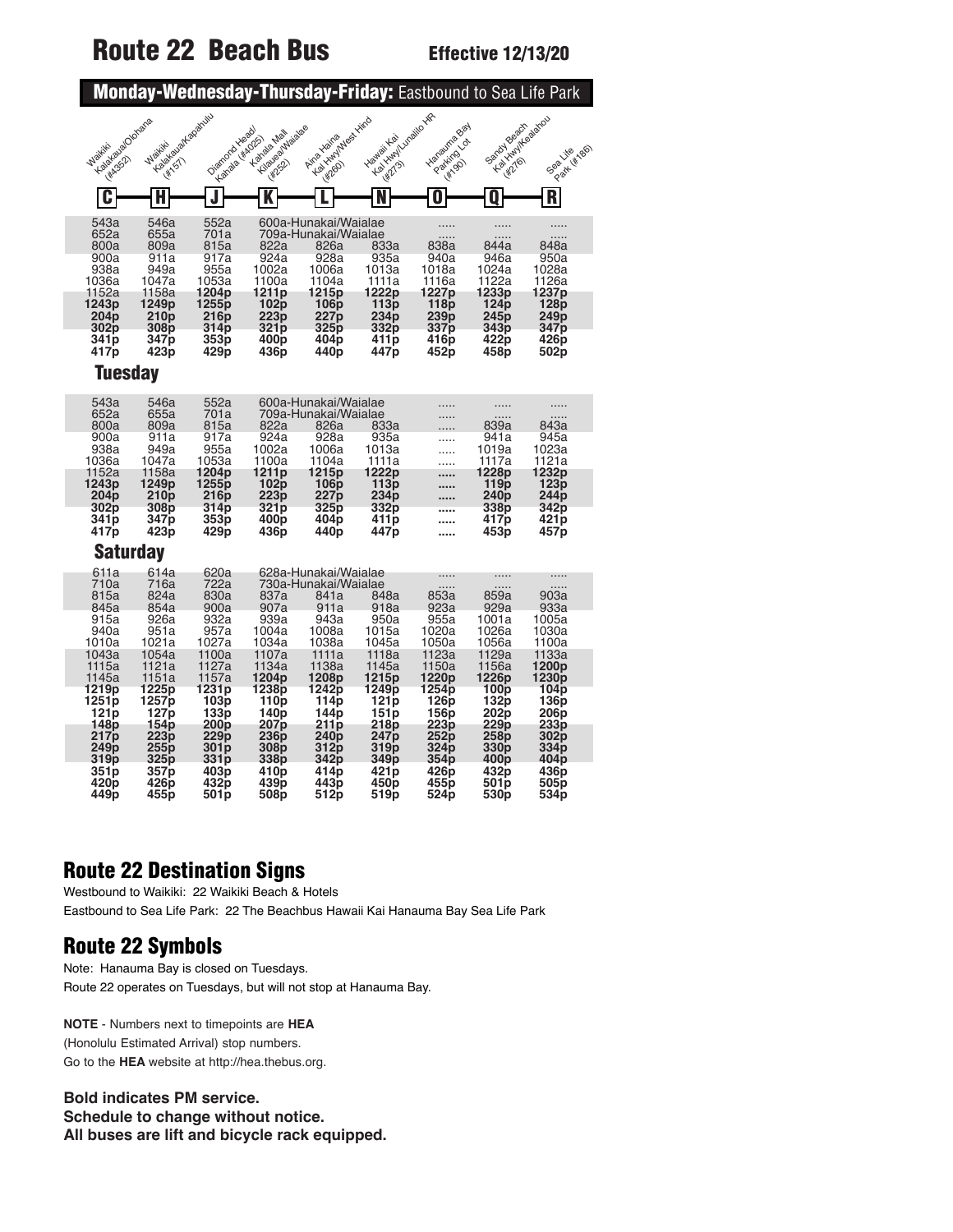Monday-Wednesday-Thursday-Friday: Westbound: To Waikiki

| Seattle Hago             | Kal Hanilcoakou<br>Sardy Beach | Variation of this or<br>Hanauna Bay  | Lungilo Hongrey<br>Hawaii Kai<br>Y - A WAY 1992 | Hall Hay Nigel Hiro<br>Aina Haina            | Kilavea Majadee<br>Kanala Mall | Diamond Head!<br>Lighter of History | Lagaritututio    |                          |
|--------------------------|--------------------------------|--------------------------------------|-------------------------------------------------|----------------------------------------------|--------------------------------|-------------------------------------|------------------|--------------------------|
|                          |                                |                                      |                                                 |                                              |                                |                                     | <b>Walkitch</b>  | Waikiki                  |
|                          | 141881                         |                                      |                                                 | 142081                                       | 182181                         |                                     | <b>EXEM</b>      | 14301                    |
|                          |                                |                                      |                                                 |                                              |                                |                                     |                  |                          |
| R                        | 0                              | 0                                    | N                                               |                                              | K                              | Ų                                   | G                | D                        |
|                          |                                |                                      |                                                 | Hunakai/Waialae-620a                         |                                | 628a                                | 636a             | 647a                     |
|                          |                                |                                      |                                                 | Hunakai/Waialae-723a                         |                                | 731a                                | 739a             | 750a                     |
| 1042a<br>1135a           | 1048a<br>1141a                 | 1054a<br>1147a                       | 1059a<br>1152a                                  | 1108a<br>1201 <sub>p</sub>                   | 1115a<br>1208p                 | 1121a<br>1214p                      | 1129a<br>1222p   | 1140a<br>1233p           |
| 1253p                    | 1259p                          | 105 <sub>p</sub>                     | 110 <sub>p</sub>                                | 119p                                         | 126p                           | 132p                                | 140p             | 151p                     |
| 145p                     | 151p                           | 157p                                 | 202p                                            | 211p                                         | 218p                           | 224p                                | 232p             | 243p                     |
| 306p                     | 312p                           | 318p                                 | 323p                                            | 332p                                         | 339p                           | 345p                                | 353p             | 404 <sub>p</sub>         |
| 329p<br>405p             | 335p<br>411 <sub>p</sub>       | 341 <sub>p</sub><br>417 <sub>p</sub> | 346 <sub>p</sub><br>422p                        | 355p<br>431p                                 | 402p<br>438p                   | 408p<br>444 <sub>p</sub>            | 416p<br>452p     | 427 <sub>p</sub><br>503p |
| 426 <sub>p</sub>         | 432p                           | 438p                                 | 443 <sub>p</sub>                                | 452p                                         | 459 <sub>p</sub>               | 505p                                | 513p             | 524 <sub>p</sub>         |
| 447 <sub>p</sub>         | 453p                           | 459p                                 | 504p                                            | 513p                                         | 520p                           | 526p                                | 534p             | 545p                     |
| 515p                     | 521 <sub>p</sub>               | 527 <sub>p</sub>                     | 532p                                            | 541 p                                        | 548p                           | 554p                                | 602p             | 613p                     |
| <b>Tuesday</b>           |                                |                                      |                                                 |                                              |                                |                                     |                  |                          |
|                          |                                |                                      |                                                 |                                              |                                |                                     |                  |                          |
|                          |                                |                                      |                                                 | Hunakai/Waialae-620a<br>Hunakai/Waialae-723a |                                | 628a<br>731a                        | 636a<br>739a     | 647a<br>750a             |
| 1043a                    | 1049a                          |                                      | 1059a                                           | 1108a                                        | 1115a                          | 1121a                               | 1129a            | 1140a                    |
| 1136a                    | 1142a                          |                                      | 1152a                                           | 1201 <sub>p</sub>                            | 1208p                          | 1214p                               | 1222p            | 1233p                    |
| 1254p                    | 100 <sub>p</sub>               |                                      | 110p                                            | 119 <sub>p</sub>                             | 126 <sub>p</sub>               | 132p                                | 140p             | 151p                     |
| 146 <sub>p</sub><br>307p | 152p<br>313p                   |                                      | 202p<br>323p                                    | 211p<br>332p                                 | 218p<br>339 <sub>p</sub>       | 224p<br>345 <sub>p</sub>            | 232p<br>353p     | 243p<br>404 <sub>p</sub> |
| 330p                     | 336p                           |                                      | 346p                                            | 355p                                         | 402p                           | 408p                                | 416p             | 427p                     |
| 406p                     | 412 <sub>p</sub>               |                                      | 422p                                            | 431p                                         | 438p                           | 444p                                | 452p             | 503p                     |
| 427p                     | 433 <sub>p</sub>               |                                      | 443 <sub>p</sub>                                | 452p                                         | 459 <sub>p</sub>               | 505p                                | 513p             | 524p                     |
| 448p<br>516p             | 454p<br>522p                   |                                      | 504 <sub>p</sub><br>532p                        | 513p<br>541 <sub>p</sub>                     | 520 <sub>p</sub><br>548p       | 526p<br>554p                        | 534p<br>602p     | 545p<br>613p             |
|                          |                                |                                      |                                                 |                                              |                                |                                     |                  |                          |
| <b>Saturday</b>          |                                |                                      |                                                 |                                              |                                |                                     |                  |                          |
|                          |                                | .                                    |                                                 | Hunakai/Waialae-635a                         |                                | 643a                                | 651a             | 702a                     |
|                          |                                |                                      |                                                 | Hunakai/Waialae-737a                         |                                | 745a                                | 753a             | 804a                     |
| 1037a<br>1110a           | 1043a<br>1116a                 | 1049a<br>1122a                       | 1054a<br>1127a                                  | 1103a<br>1136a                               | 1110a<br>1143a                 | 1116a<br>1149a                      | 1124a<br>1157a   | 1135a<br>1208p           |
| 1141a                    | 1147a                          | 1153a                                | 1158a                                           | 1207 <sub>p</sub>                            | 1214p                          | 1220p                               | 1228p            | 1239p                    |
| 1212p                    | 1218p                          | 1224p                                | 1229p                                           | 1238p                                        | 1245p                          | 1251p                               | 1259p            | 110p                     |
| 1239p                    | 1245 <sub>p</sub>              | 1251p                                | 1256p                                           | 105 <sub>p</sub>                             | 112p                           | 118p                                | 126p             | 137p                     |
| 110 <sub>p</sub><br>142p | 116p<br>148 <sub>p</sub>       | 122p<br>154p                         | 127p<br>159p                                    | 136p<br>208p                                 | 143p<br>215p                   | 149p<br>221p                        | 157p<br>229p     | 208p<br>240 <sub>p</sub> |
| 212p                     | 218 <sub>p</sub>               | 224 <sub>p</sub>                     | 229 <sub>p</sub>                                | 238p                                         | 245 <sub>p</sub>               | 251 <sub>p</sub>                    | 259 <sub>p</sub> | 310 <sub>p</sub>         |
| 242p                     | 248p                           | 254p                                 | 259p                                            | 308p                                         | 315p                           | 321p                                | 329p             | 340p                     |
| 312p                     | 318p                           | 324p                                 | 329p                                            | 338p                                         | 345p                           | 351p                                | 359p             | 410 <sub>p</sub>         |
| 342p<br>415p             | 348p<br>421 <sub>p</sub>       | 354p<br>427 <sub>p</sub>             | 359p<br>432p                                    | 408p<br>441p                                 | 415p<br>448p                   | 421p<br>454p                        | 429p<br>502p     | 440p<br>513 <sub>p</sub> |
| 445p                     | 451p                           | 457 <sub>p</sub>                     | 502 <sub>p</sub>                                | 511 <sub>p</sub>                             | 518p                           | 524p                                | 532p             | 543 <sub>p</sub>         |
| 515p                     | 521 <sub>p</sub>               | 527 <sub>p</sub>                     | 532p                                            | 541p                                         | 548 <sub>p</sub>               | 554p                                | 602p             | 613 <sub>p</sub>         |
| 545p                     | 551p                           | 557p                                 | 602p                                            | 611 <sub>p</sub>                             | 618p                           | 624p                                | 632p             | 643 <sub>p</sub>         |

#### Route 22 Destination Signs

Westbound to Waikiki: 22 Waikiki Beach & Hotels Eastbound to Sea Life Park: 22 The Beachbus Hawaii Kai Hanauma Bay Sea Life Park

#### Route 22 Symbols

Note: Hanauma Bay is closed on Tuesdays. Route 22 operates on Tuesdays, but will not stop at Hanauma Bay.

**NOTE** - Numbers next to timepoints are **HEA** (Honolulu Estimated Arrival) stop numbers. Go to the **HEA** website at http://hea.thebus.org.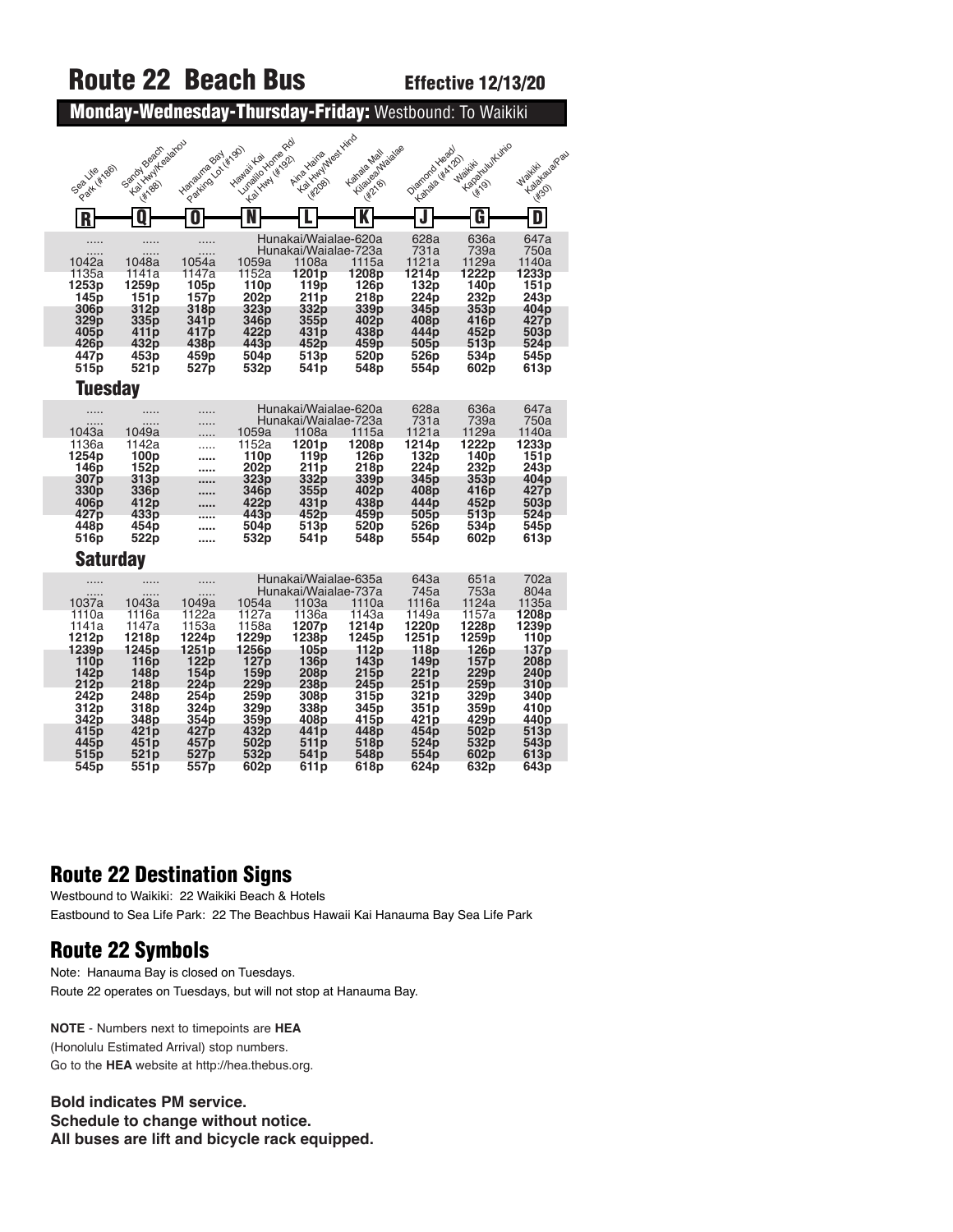| <b>Sunday: Eastbound to Sea Life Park</b> |  |
|-------------------------------------------|--|
|-------------------------------------------|--|

| sentingly diagood<br>Waikiki<br><b>HAAS2</b> | Kaciatagakagamu<br><b>Walkitch</b><br><b>HATST</b> | Diamond Head!<br>Latala (HADD) | Kilayee Maalae<br>Kahala Mall<br><b>4822</b> | Hall Hary West Hird<br>Aire Haine<br>142601          | La Yvini Lingvo HR<br>Hawaii Kai<br><b>HE2731</b> | Hanauma Bay<br>ParkingLot<br><b>HATOD</b> | as in the diamon<br>Sandy Beach<br><b>HR2767</b> | Play Hitlando<br>Sealthe |
|----------------------------------------------|----------------------------------------------------|--------------------------------|----------------------------------------------|------------------------------------------------------|---------------------------------------------------|-------------------------------------------|--------------------------------------------------|--------------------------|
| C                                            | H                                                  | J                              |                                              |                                                      |                                                   | 0                                         | Q                                                | R                        |
| 614a<br>715a<br>820a                         | 620a<br>721a<br>827a                               | 626a<br>727a<br>833a           | 840a                                         | 634a-Hunakai/Waialae<br>735a-Hunakai/Waialae<br>844a | 851a                                              | 855a                                      | .<br>901a                                        | 905a                     |
| 850a                                         | 857a                                               | 903a                           | 910a                                         | 914a                                                 | 921a                                              | 925a                                      | 931a                                             | 935a                     |
| 920a                                         | 927a                                               | 933a                           | 940a                                         | 944a                                                 | 951a                                              | 955a                                      | 1001a                                            | 1005a                    |
| 950a                                         | 957a                                               | 1003a                          | 1010a                                        | 1014a                                                | 1021a                                             | 1025a                                     | 1031a                                            | 1035a                    |
| 1015a                                        | 1022a                                              | 1028a                          | 1035a                                        | 1039a                                                | 1046a                                             | 1050a                                     | 1056a                                            | 1100a                    |
| 1047a                                        | 1054a                                              | 1100a                          | 1107a                                        | 1111a                                                | 1118a                                             | 1122a                                     | 1128a                                            | 1132a                    |
| 1125a                                        | 1132a                                              | 1138a                          | 1145a                                        | 1149a                                                | 1156a                                             | 1200p                                     | 1206p                                            | 1210 <sub>p</sub>        |
| 1152a                                        | 1159a                                              | 1205p                          | 1212p                                        | 1216p                                                | 1223p                                             | 1227p                                     | 1233p                                            | 1237p                    |
| 1218p                                        | 1225p                                              | 1231p                          | 1238p                                        | 1242p                                                | 1249p                                             | 1253p                                     | 1259p                                            | 103p                     |
| 1251p                                        | 1258p                                              | 104 <sub>p</sub>               | 111p                                         | 115p                                                 | 122p                                              | 126p                                      | 132p                                             | 136p                     |
| 127p                                         | 134p                                               | 140p                           | 147 <sub>p</sub>                             | 151p                                                 | 158p                                              | 202p                                      | 208p                                             | 212p                     |
| 154p                                         | 201p                                               | 207 <sub>p</sub>               | 214p                                         | 218p                                                 | 225p                                              | 229p                                      | 235p                                             | 239p                     |
| 221p                                         | 228 <sub>p</sub>                                   | 234 <sub>p</sub>               | 241 <sub>p</sub>                             | 245p                                                 | 252p                                              | 256 <sub>p</sub>                          | 302p                                             | 306 <sub>p</sub>         |
| 251p                                         | 258p                                               | 304p                           | 311 <sub>p</sub>                             | 315 <sub>p</sub>                                     | 322p                                              | 326p                                      | 332p                                             | 336 <sub>p</sub>         |
| 330 <sub>p</sub>                             | 337 <sub>p</sub>                                   | 343p                           | 350p                                         | 354p                                                 | 401 <sub>p</sub>                                  | 405 <sub>p</sub>                          | 411 <sub>p</sub>                                 | 415 <sub>p</sub>         |
| 350p                                         | 357p                                               | 403p                           | 410p                                         | 414 <sub>p</sub>                                     | 421 p                                             | 425 <sub>p</sub>                          | 431 <sub>p</sub>                                 | 435 <sub>p</sub>         |
| 424p                                         | 431 p                                              | 437 p                          | 444 p                                        | 448p                                                 | 455p                                              | 459p                                      | 505p                                             | 509p                     |
| 451 <sub>p</sub>                             | 458p                                               | 504p                           | 511p                                         | 515p                                                 | 522p                                              | 526p                                      | 532p                                             | 536p                     |
|                                              | <b>State Holiday</b>                               |                                |                                              |                                                      |                                                   |                                           |                                                  |                          |
| 614a<br>715a                                 | 617a<br>721a                                       | 623a<br>727a                   |                                              | 631a-Hunakai/Waialae<br>735a-Hunakai/Waialae         |                                                   | .                                         | .                                                |                          |
| 820a                                         | 829a                                               | 835a                           | 842a                                         | 846a                                                 | 853a                                              | 858a                                      | 904a                                             | 908a                     |
| 850a                                         | 859a                                               | 905a                           | 912a                                         | 916a                                                 | 923a                                              | 928a                                      | 934a                                             | 938a                     |
| 920a                                         | 931a                                               | 937a                           | 944a                                         | 948a                                                 | 955a                                              | 1000a                                     | 1006a                                            | 1010a                    |
| 943a                                         | 954a                                               | 1000a                          | 1007a                                        | 1011a                                                | 1018a                                             | 1023a                                     | 1029a                                            | 1033a                    |
| 1013a                                        | 1024a                                              | 1030a                          | 1037a                                        | 1041a                                                | 1048a                                             | 1053a                                     | 1059a                                            | 1103a                    |
| 1050a                                        | 1101a                                              | 1107a                          | 1114a                                        | 1118a                                                | 1125a                                             | 1130a                                     | 1136a                                            | 1140a                    |
| 1120a                                        | 1126a                                              | 1132a                          | 1139a                                        | 1143a                                                | 1150a                                             | 1155a                                     | 1201 <sub>p</sub>                                | 1205p                    |
| 1154a                                        | 1200 <sub>p</sub>                                  | 1206p                          | 1213p                                        | 1217p                                                | 1224p                                             | 1229p                                     | 1235p                                            | 1239p                    |
| 1224p                                        | 1230p                                              | 1236p                          | 1243p                                        | 1247p                                                | 1254p                                             | 1259p                                     | 105p                                             | 109 <sub>p</sub>         |
| 1254p                                        | 100p                                               | 106 <sub>p</sub>               | 113p                                         | 117p                                                 | 124p                                              | 129p                                      | 135p                                             | 139p                     |
| 124p                                         | 130p                                               | 136p                           | 143p                                         | 147 <sub>p</sub>                                     | 154p                                              | 159p                                      | 205p                                             | 209p                     |
| 154p                                         | 200p                                               | 206p                           | 213p                                         | 217p                                                 | 224p                                              | 229p                                      | 235p                                             | 239p                     |
| 224p                                         | 230p                                               | 236p                           | 243p                                         | 247p                                                 | 254p                                              | 259p                                      | 305p                                             | 309 <sub>p</sub>         |
| 254 <sub>p</sub>                             | 300 <sub>p</sub>                                   | 306 <sub>p</sub>               | 313p                                         | 317p                                                 | 324 <sub>D</sub>                                  | 329 <sub>p</sub>                          | 335p                                             | 339 <sub>p</sub>         |
| 325p                                         | 331 <sub>p</sub>                                   | 337 <sub>p</sub>               | 344p                                         | 348 <sub>p</sub>                                     | 355p                                              | 400p                                      | 406p                                             | 410p                     |
| 355p                                         | 401 <sub>p</sub>                                   | 407 <sub>p</sub>               | 414p                                         | 418p                                                 | 425 <sub>p</sub>                                  | 430 <sub>p</sub>                          | 436 <sub>p</sub>                                 | 440p                     |
| 425p                                         | 431 p                                              | 437 p                          | 444 p                                        | 448p                                                 | 455p                                              | 500 <sub>p</sub>                          | 506p                                             | 510p                     |
| 457p                                         | 503 <sub>p</sub>                                   | 509 <sub>p</sub>               | 516p                                         | 520p                                                 | 527p                                              | 532p                                      | 538p                                             | 542p                     |

#### Route 22 Destination Signs

Westbound to Waikiki: 22 Waikiki Beach & Hotels Eastbound to Sea Life Park: 22 The Beachbus Hawaii Kai Hanauma Bay Sea Life Park

### Route 22 Symbols

Note: Hanauma Bay is closed on Tuesdays. Route 22 operates on Tuesdays, but will not stop at Hanauma Bay.

**NOTE** - Numbers next to timepoints are **HEA** (Honolulu Estimated Arrival) stop numbers. Go to the **HEA** website at http://hea.thebus.org.